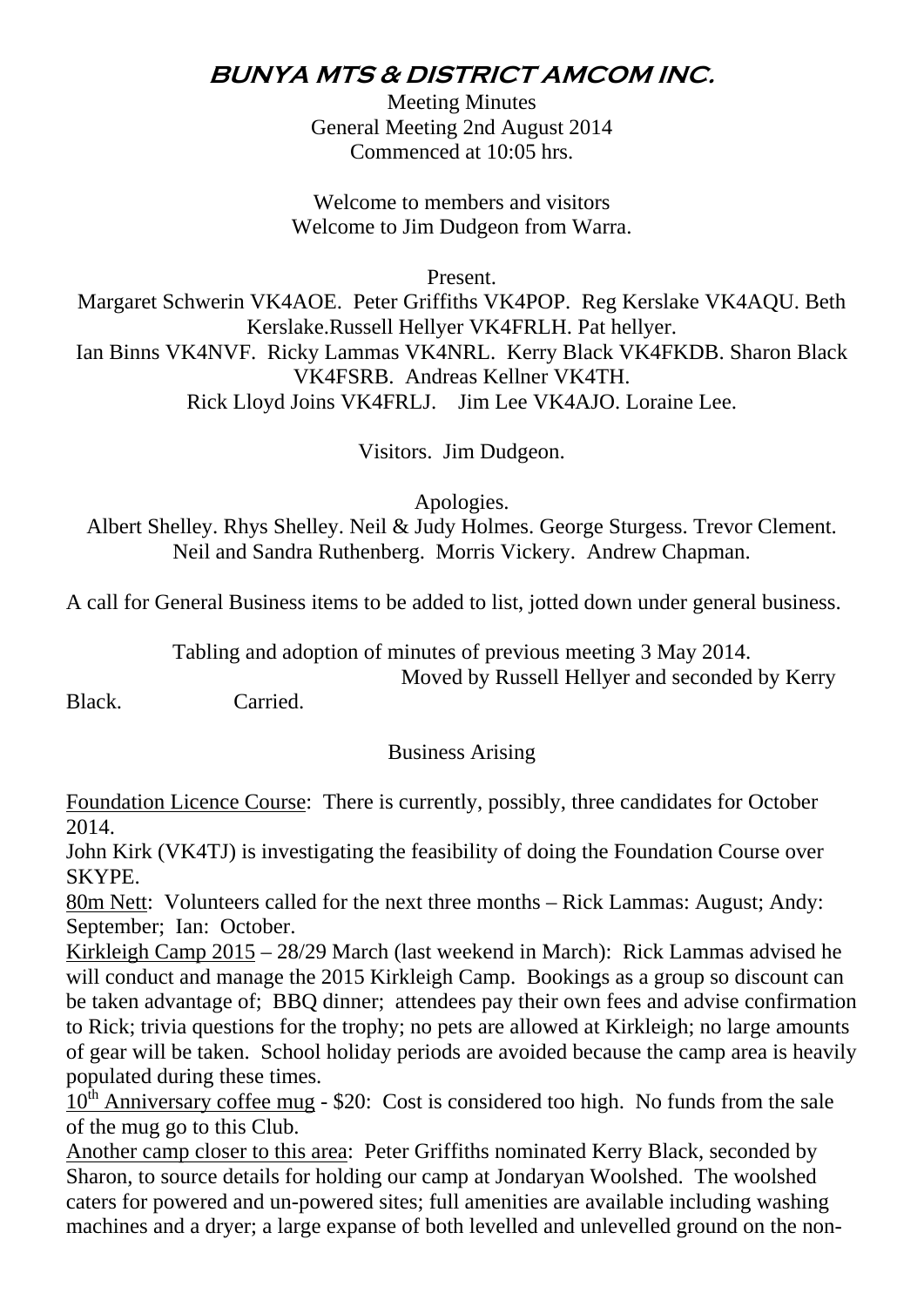powered area is catered for with wheelie bins and fire burning drums; under-cover gathering area is available and provision of catered food is available. This site would also be suitable for a John Moyle weekend.

Fundraising: Sausage sizzle is set down for Saturday the 23 August outside Home Hardware. This date is close to the time the Fathers' Day catalogue is released. The suggestion of using kebab sticks for sausages for people that do not want bread, was accepted by all members.

Raffle ticket books are ready for all members to take away and sell. \$1.00 per ticket, books of 20, with two books already sold. The draw will be conducted at the next General Meeting held in November 2014. Tickets can be sold at the sausage sizzle.

First prize: \$100.00 voucher; Second prize: \$50.00 voucher; Third prize: \$25.00 voucher. Vouchers are redeemable at Woolworths, BCF and Bunnings. It is anticipated income from the ticket sales will assist with the repeater fund ( as \$600.00 has been paid to Andrew Chapman for the solar panels for the repeater, with an all up amount of \$1100.00 to paid to Andrew. A letter has been sent to Andrew for his return to the Club, acknowledging that he has received the payment and confirming his actual donation to this Club.)

Andy suggested that a one-off special donation for fund raising happen today. All in agreement. The hat was passed around latter with a good result.

Lighthouse Activation: The Sunshine Coast Radio Club activated the lighthouse on a yearly basis in the past but will not this year. There were 54 countries involved last year. This Club will participate in the 2014 International Lighthouse Activation weekend event, at the signal station (new lighthouse). There is power in the office, tea and coffee making facilities which we can use. There is active equipment in this room which is not to be touched at all. Participants are to meet at the Caloundra Lighthouse (close to Kings Beach) at 9:00 am on Saturday 16 August 2014 to gain entry. Throughout the weekend there will be tourists and at 11:00 am on Saturday a bus load of people is expected to arrive to go through the lighthouse and view the active working amateur radio station. Currently the participants to meet will be: Andy; Kerry and Sharon; Reg and Beth; Rod (from Maryborough if his health is improved); Neil and Judy (currently visiting at Caloundra). If more members are intending to come and help and be involved please let Andy know so a shift rotation can be organised because the lighthouse space will only take up to four people at a time. The call sign will be VK4BAD/LH. Raffle tickets and phamplets can be taken along and Andy is doing a QSL card for the event. Member communication: To keep possible candidates interested to follow on with doing the course and becoming Club members some options are:

a) Provide the website addresses and links to useful information

- b) Continue to follow them up rather than wait for them to be in touch with us
- c) Conduct some 'open nights' questions and answers
- d) Members to become facilitators to encourage Club 'in-house' provision of teaching
- e) Snippets of interest submitted to local newspapers on a regular basis

f) Brochures left at nominated places, eg council offices, newsagencies, coffee shops Peter nominated Ian, seconded by Reg, to actively assist promoting the Club along with a younger Club member for participation in succession planning for the future of the Club.

## President's Report: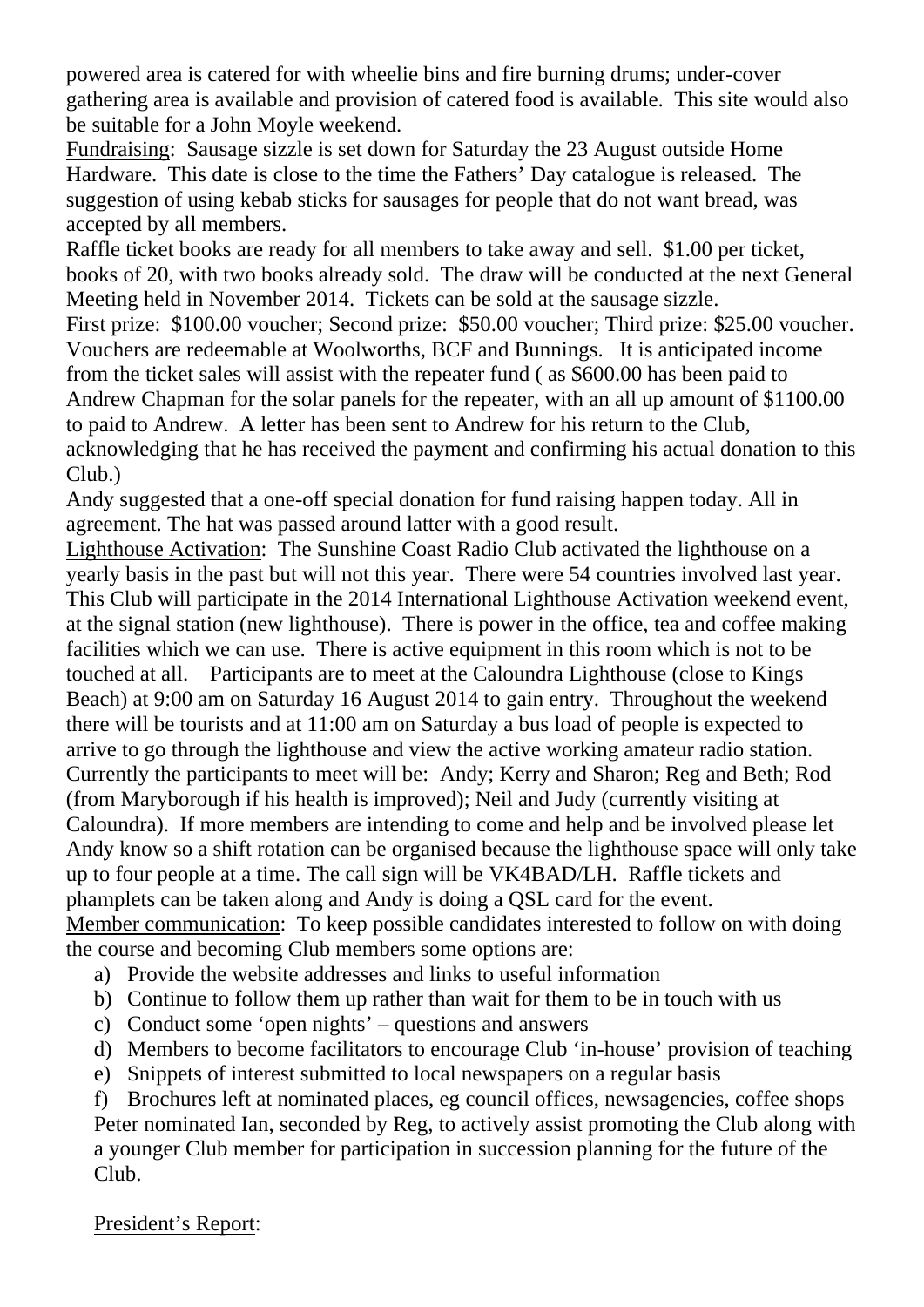Rick Lloyd-Jones provided his verbal report on the last year.

From our meetings at Kingaroy Winery – great day and good luncheon, back to Dalby for the balloon launch; Jandowae Scout Hall – windy and cool day and Dalby again today. The Club has come a long way over the last twelve months and thanks to everyone. 'Work in progress' as Andrew Chapman comes on line to help with the repeater will / should enable Russell into the repeater from his Wondai QTH. The behind-the-scenes activity was a lot harder than expected and all the help provided is appreciated, thanks to everyone.

Rick Lloyd-Jones moved and Peter Griffiths seconded the President's report and accepted unanimously by all members by a show of hands.

Treasurer's Report for 1 May to 30 June 2014 tabled by Rick Lammas. (proxy for Neil). Moved by Peter Griffith, seconded by Ian BInns and accepted unanimously by all members by a show of hands.

Repeater Report: Rick Lammas provided his verbal report.

The ten year agreement to have the repeater gear on the mountain is due for renewal in March 2016. Evidence is required for a new agreement that the Club owns the gear to re-submit an application on behalf of the Club.

Qld Parks and Wildlife own the site where the repeater is. Included in the agreement is that the Club maintains the equipment and keeps the area clean and free from debris. Ergon Energy want to put an antenna on the site and use our batteries, solar panels and regulator. The ACMA site shows which frequencies Ergon Energy want for VHF. Collaboration between the Club and Ergon Energy would be ideal to ensure our equipment remains owned by the Club.

Strong desire to have the Bunya Mountains Amateur Radio Club known as a premium site in Australia for amateur radio operators.

Rick Lammas moved the repeater report seconded by Peter Griffiths and accepted unanimously by all members by a show of hands.

Peter expressed appreciation to Rick's dedication and involvement for all the behind the scenes work. Members acknowledged the appreciation by acclamation.

Provision of training for looking after the repeaters: Rick Lammas advised that training has been on hold because nothing is working properly yet to be able to conduct useful training. It is anticipated that Andrew Chapman will go with Rick this weekend 8/9 August to disconnect and re-connect the repeater to the batteries. All members agreed it would be in the Club's interests for other members to go along as well. Rick Lammas would like to provide a dummy run with a static display of what is on the mountain and how it is all set up and how it all works.

The Karingal Hill repeater is working well, VK4RED. Hans ?????? is currently working on one of the repeaters.

Kingaroy is at a stand still until the Bunya repeater is fully functional. Rick and Andrew had planned to put up the 70 cm on the mountain last weekend but will now have to do it at another time.